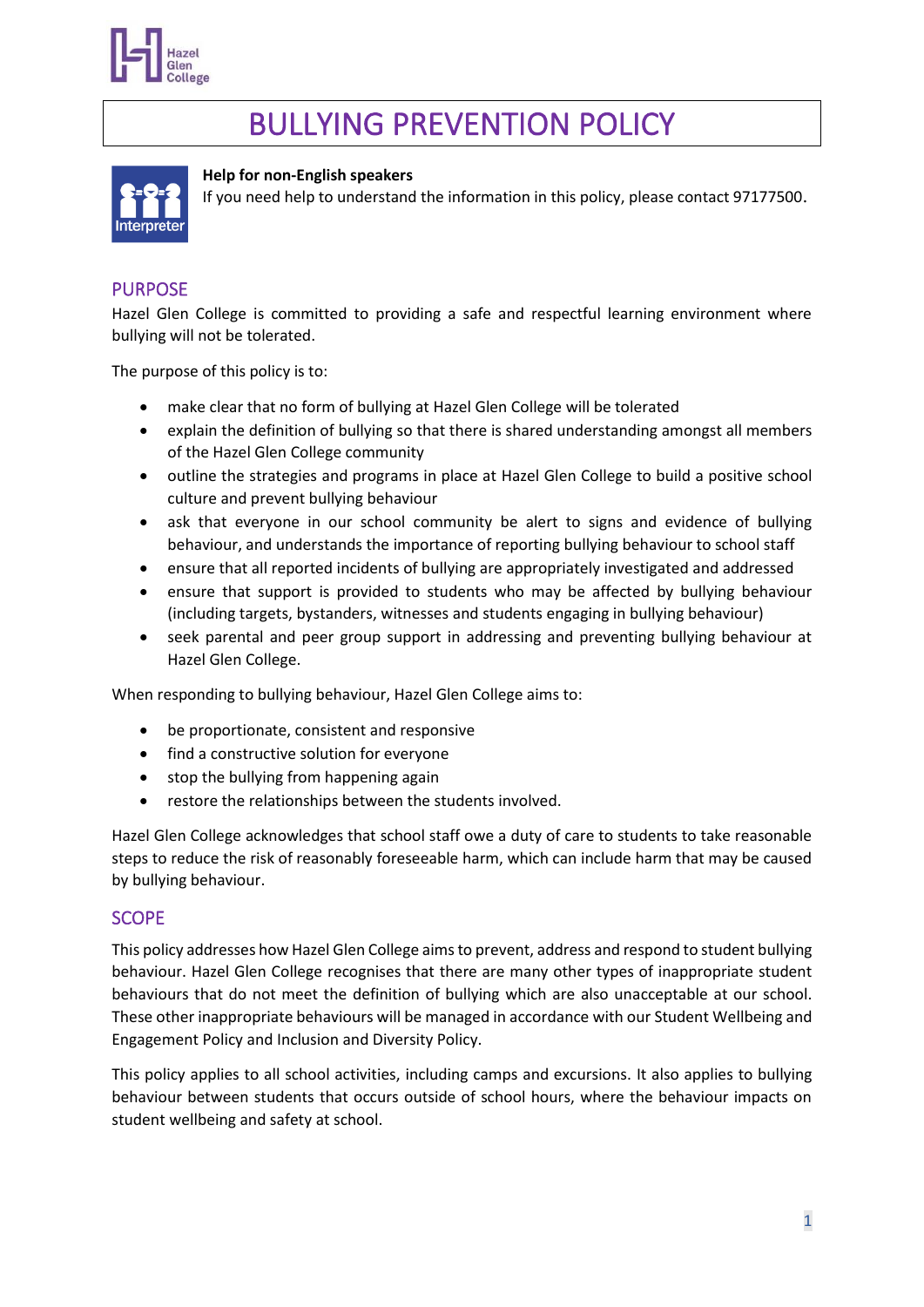## **POLICY**

## Definitions

#### **Bullying**

In 2018 the Education Council of the Council of Australian Governments endorsed the following definition of bullying for use by all Australian schools:

*Bullying is an ongoing and deliberate misuse of power in relationships through repeated verbal, physical and/or social behaviour that intends to cause physical, social and/or psychological harm. It can involve an individual or a group misusing their power, or perceived power, over one or more persons who feel unable to stop it from happening.*

*Bullying can happen in person or online, via various digital platforms and devices and it can be obvious (overt) or hidden (covert). Bullying behaviour is repeated, or has the potential to be repeated, over time (for example, through sharing of digital records)*

*Bullying of any form or for any reason can have immediate, medium and long-term effects on those involved, including bystanders. Single incidents and conflict or fights between equals, whether in person or online, are not defined as bullying.*

Bullying has three main features:

- it involves a misuse of power in a relationship
- it is ongoing and repeated, and
- it involves behaviours that can cause harm.

There are four main types of bullying behaviour:

- physical examples include hitting, pushing, shoving or intimidating or otherwise physically hurting another person, damaging or stealing their belongings. It includes threats of violence
- verbal/written examples include name-calling or insulting someone about an attribute, quality or personal characteristic
- social (sometimes called relational or emotional bullying) examples include deliberately excluding someone, spreading rumours, sharing information that will have a harmful effect on the other person and/or damaging a person's social reputation or social acceptance
- cyberbullying any form of bullying behaviour that occurs online or via a mobile device. It can be verbal or written, and can include threats of violence as well as images, videos and/or audio.

Bullying can be a form of racism, sexism, homophobia, transphobia or other type of social prejudice when the behaviour is targeted at an individual or group because of a personal characteristic, such as race, religion, sex, sexual orientation, gender identity or disability.

For further information about bullying, refer to: [Bully Stoppers \(education.vic.gov.au\)](https://www.education.vic.gov.au/about/programs/bullystoppers/Pages/default.aspx) and the Department's **[Bullying Prevention and Response](https://www2.education.vic.gov.au/pal/bullying-prevention-response/policy) policy on the Policy and Advisory Library.** 

#### **Other distressing and inappropriate behaviours**

Many distressing and inappropriate behaviours may not constitute bullying even though they are unpleasant. Students who are involved in or who witness any distressing and inappropriate behaviours should report their concerns to school staff and our school will follow our Student Wellbeing and Engagement Policy and/or this Bullying Prevention Policy where the behaviour constitutes bullying.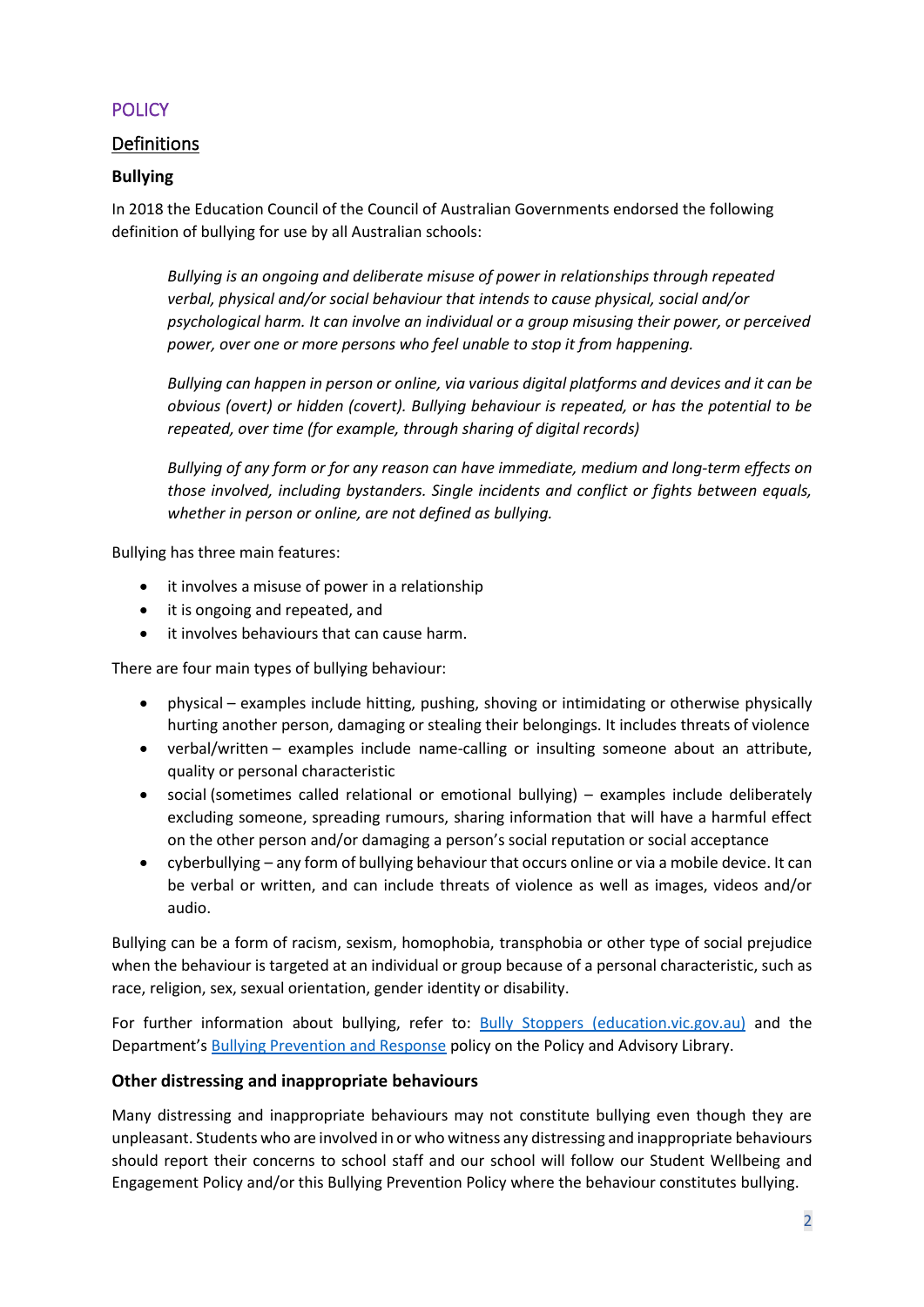*Mutual conflict* involves an argument or disagreement between people with no imbalance of power. In incidents of mutual conflict, generally, both parties are upset and usually both want a resolution to the issue. Unresolved mutual conflict can develop into bullying if one of the parties targets the other repeatedly in retaliation.

*Social rejection or dislike* is not bullying unless it involves deliberate and repeated attempts to cause distress, exclude or create dislike by others.

*Single-episode acts* of nastiness or physical aggression are not the same as bullying. However, single episodes of nastiness or physical aggression are not acceptable behaviours at our school and may have serious consequences for students engaging in this behaviour. Hazel Glen College will use its Student Wellbeing and Engagement Policy to guide a response to single episodes of nastiness or physical aggression.

*Harassment* is language or actions that are demeaning, offensive or intimidating to a person. It can take many forms, including sexual harassment and disability harassment.

*Discrimination* is behaviour that treats someone unfavourably because of a personal characteristic (for example, race, religious belief or activity, disability, sex or intersex status, gender identity or sexual orientation).

Discrimination, harassment, and any other inappropriate behaviour is not tolerated at our school and there may be serious consequences for students engaging in this behaviour. This includes any form of racism, religious or disability discrimination, sexism, homophobia, transphobia, or any other behaviour that targets an individual or group. Further information about discrimination and harassment, including definitions, is set out in our Inclusion and Diversity Policy.

### Bullying Prevention

Hazel Glen College has a number of programs and strategies in place to build a positive and inclusive school culture and relationships to promote wellbeing. We strive to foster a school culture that prevents bullying behaviour by modelling, encouraging and teaching behaviour that demonstrates acceptance, kindness and respect.

Bullying prevention at Hazel Glen College is proactive and is supported by research that indicates that a whole school, multifaceted approach is the most effect way to prevent and address bullying. At our school:

- we identify and implement evidence-based programs and initiatives from the [Schools Mental](https://www.education.vic.gov.au/school/teachers/health/mentalhealth/mental-health-menu/Pages/Menu.aspx?Redirect=1)  [Health Menu](https://www.education.vic.gov.au/school/teachers/health/mentalhealth/mental-health-menu/Pages/Menu.aspx?Redirect=1) that are relevant to preventing and addressing bullying and help us to build a positive and inclusive school climate
- we strive to build strong partnerships between the school, families and the broader community that means all members work together to ensure the safety of students
- we participate in the Respectful Relationships initiative, which aims to embed a culture of respect and equality across our school
- we celebrate the diverse backgrounds of members of our school community and teach multicultural education, including Aboriginal History, to promote mutual respect and social cohesion
- we participate in the Safe Schools program to help us foster a safe environment that is supportive and inclusive of LGBTIQ+ students
- teachers are encouraged to incorporate classroom management strategies that discourage bullying and promote positive behaviour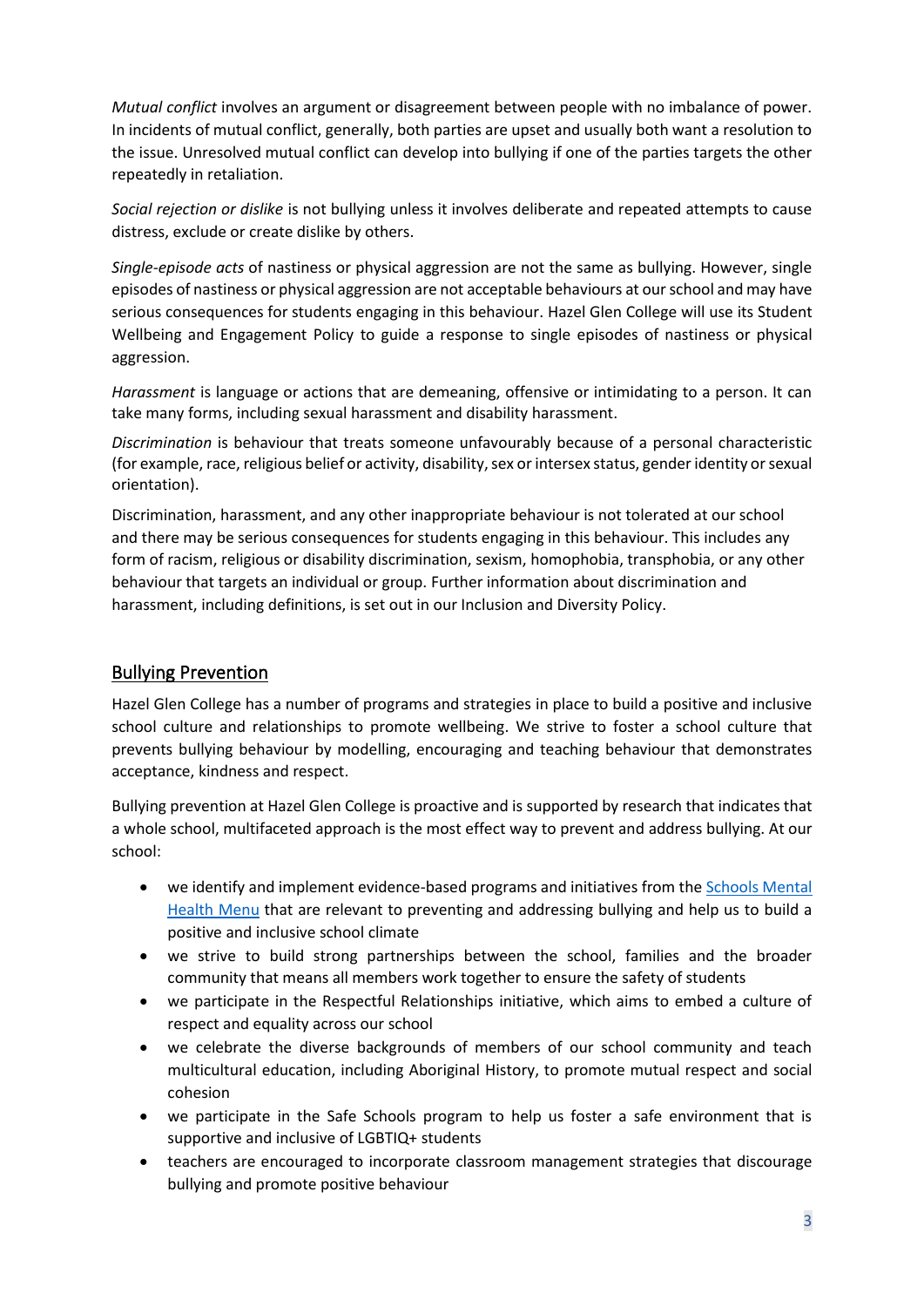- in the classroom, our social and emotional learning curriculum teaches students what constitutes bullying and how to respond to bullying behaviour assertively. This promotes resilience, assertiveness, conflict resolution and problem solving
- we promote upstander behaviour as a way of empowering our students to positively and safely take appropriate action when they see or hear of a peer being bullied
- students are encouraged to look out for each other and to talk to teachers and older peers about any bullying they have experienced or witnessed
- we participate in the National Day of Action against Bullying and Violence.

For further information about our engagement and wellbeing initiatives, please see our Student Wellbeing and Engagement policy.

#### Incident Response

#### Reporting concerns to Hazel Glen College

Bullying is not tolerated at our school. We ensure bullying behaviour is identified and addressed with appropriate and proportionate consequences. All bullying complaints will be taken seriously and responded to sensitively.

Students who may be experiencing bullying behaviour, or students who have witnessed bullying behaviour, are encouraged to report their concerns to school staff or another trusted adult as soon as possible.

Our ability to effectively reduce and eliminate bullying behaviour is greatly affected by students and/or parents and carers reporting concerning behaviour as soon as possible, so that the responses implemented by Hazel Glen College are timely and appropriate in the circumstances.

We encourage students to speak to class/home group teachers/year level leader/wellbeing leaders/ parents and peers. However, students are welcome to discuss their concerns with any trusted member of staff.

Parents or carers who develop concerns that their child is involved in, or has witnessed bullying behaviour at Hazel Glen College should contact any member of staff at the College to discuss their concerns.

#### Investigations

When notified of alleged bullying behaviour, school staff are required to:

- 1. record the details of the allegations in Compass; and
- 2. inform relevant staff involved, Year Level Leaders, Team Leaders, Heads of School, Instructional Leaders, Assistant Principal or Principal.

The Year Level Leader/Team Leader is responsible for investigating allegations of bullying in a timely and sensitive manner. To appropriately investigate an allegation of bullying, the Year Level Leader/Team Leader may:

- speak to the those involved in the allegations, including the target/s, the students allegedly engaging in bullying behaviour/s and any witnesses to the incidents
- speak to the parent/carer(s) of the students involved
- speak to the teachers of the students involved
- take detailed notes of all discussions for future reference
- obtain written statements from all or any of the above.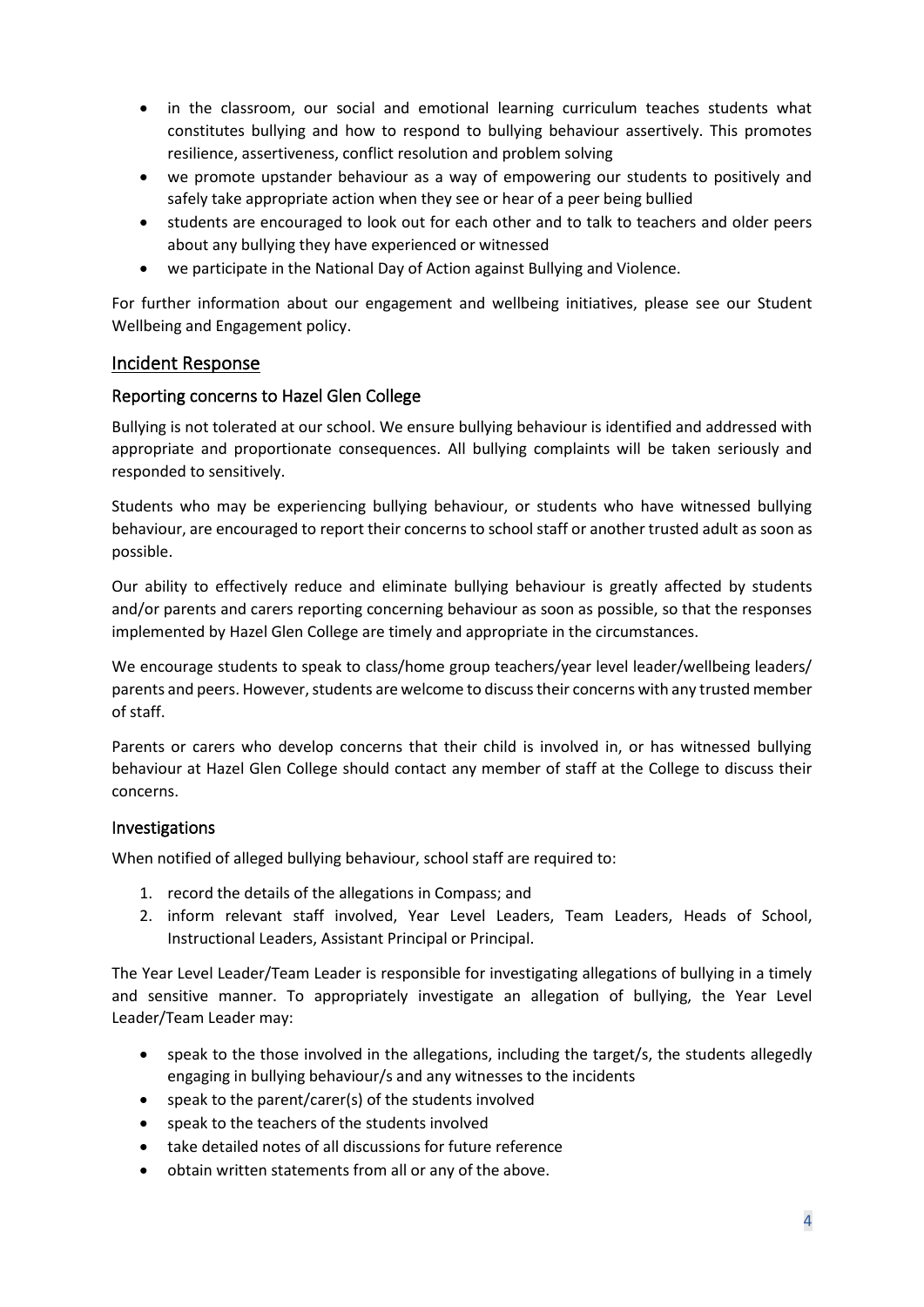All communications with the Year Level Leader, Team Leader in the course of investigating an allegation of bullying will be managed sensitively. Investigations will be completed as quickly as possible to allow for the behaviours to be addressed in a timely manner.

The objective of completing a thorough investigation into the circumstances of alleged bullying behaviour is to determine the nature of the conduct and the students involved. A thorough understanding of the alleged bullying will inform staff about how to most effectively implement an appropriate response to that behaviour.

Serious bullying, including serious cyberbullying, is a criminal offence and may be referred to Victoria Police. For more information, see: [Brodie's Law.](http://www.education.vic.gov.au/about/programs/bullystoppers/Pages/advicesheetbrodieslaw.aspx)

### Responses to bullying behaviours

When Year Level Leader, Team Leader has sufficient information to understand the circumstances of the alleged bullying and the students involved, a number of strategies may be implemented to address the behaviour and support affected students in consultation with Student Wellbeing Team, teachers, SSS, Assistant Principal, Principal, Department of Education and Training specialist staff.

There are a number of factors that will be considered when determining the most appropriate response to the behaviour. When deciding about how to respond to bullying behaviour, Hazel Glen College will consider:

- the age, maturity and individual circumstances of the students involved
- the severity and frequency of the bullying, and the impact it has had on the target student
- whether the student/s engaging in bullying behaviour have displayed similar behaviour before
- whether the bullying took place in a group or one-to-one context
- whether the students engaging in bullying behaviour demonstrates insight or remorse for their behaviour
- the alleged motive of the behaviour.

Year Level Leader, Team Leader may implement all, or some of the following responses to bullying behaviours:

- offer wellbeing support, including referral to the Student Wellbeing Team to:
	- o the target student or students
	- o the students engaging in the bullying behaviour
	- o affected students, including witnesses and/or friends of the target student
- facilitate a restorative practice meeting with all or some of the students involved. The objective of restorative practice is to repair relationships that have been damaged by bringing about a sense of remorse and restorative action on the part of the person who has bullied someone and forgiveness by the person who has been bullied
- facilitate a mediation between some or all of the students involved to help to encourage students to take responsibility for their behaviour and explore underlying reasons for conflict or grievance. Mediation is only suitable if all students are involved voluntarily and demonstrate a willingness to engage in the mediation process
- facilitate a process using the Support Group Method, involving the target student(s), the students engaging in bullying behaviour and a group of students who are likely to be supportive of the target(s)
- facilitate a Student Support Group meeting and/or Behaviour Support Plan for affected students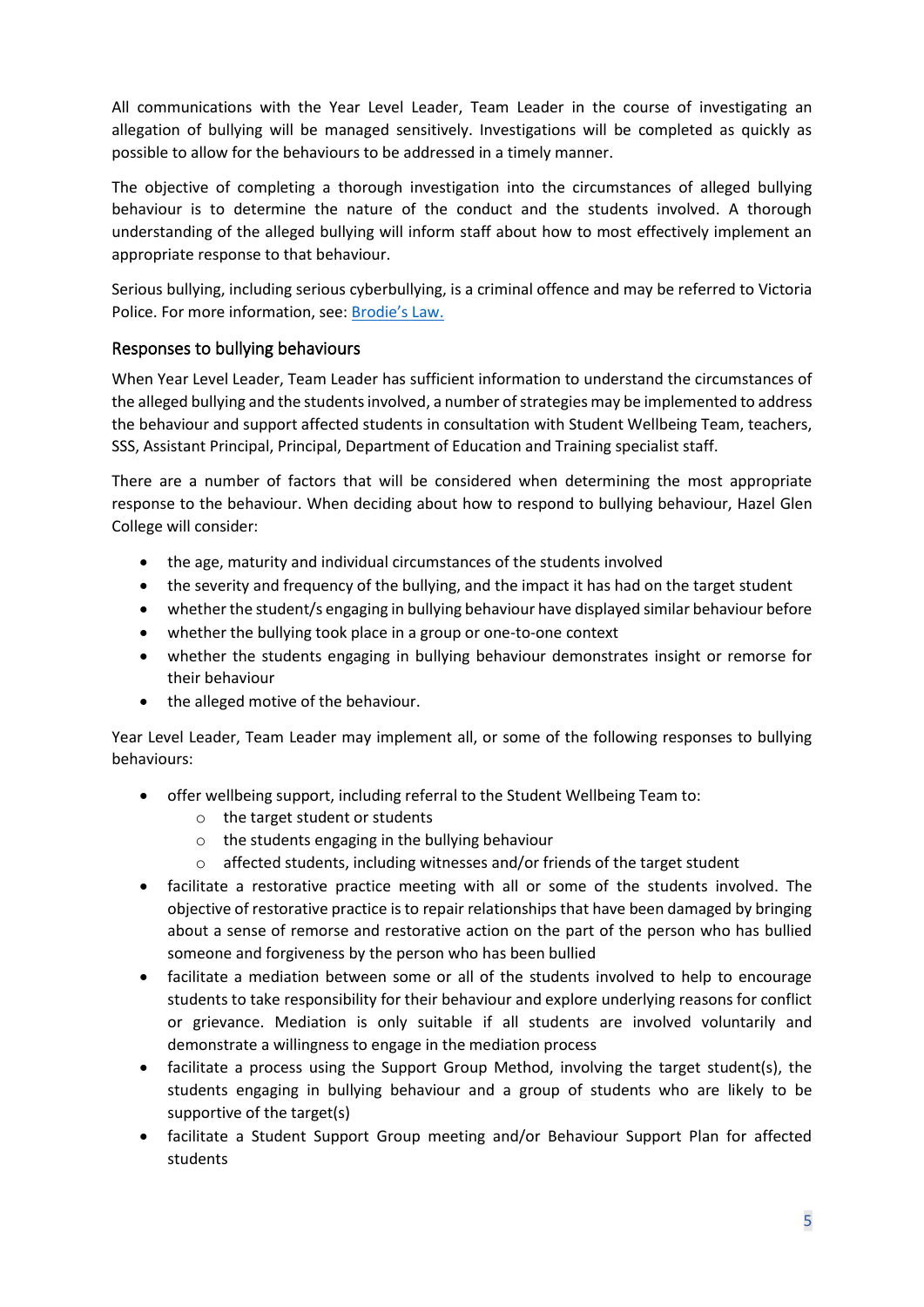- prepare a [Safety Plan or Individual Management Plan] restricting contact between target and students engaging in bullying behaviour
- provide discussion and/or mentoring for different social and emotional learning competencies of the students involved, including i.e. connect affected students with an older student mentor and/or resilience programs
- monitor the behaviour of the students involved for an appropriate time and take follow up action if necessary
- implement cohort, year group, or whole school targeted strategies to reinforce positive behaviours, for example College values and expectations
- implement proportionate disciplinary consequences for the students engaging in bullying behaviour, which may include removal of privileges, detention, suspension and/or expulsion consistent with our Student Wellbeing and Engagement policy, the Ministerial Order on Suspensions and Expulsions and any other relevant Department policy.

Hazel Glen College understands the importance of monitoring and following up on the progress of students who have been involved in or affected by bullying behaviour. Where appropriate, school staff will also endeavour to provide parents and carers with updates on the management of bullying incidents.

All staff are responsible for maintaining up to date records of any investigation of and responses to bullying behaviour.

## **COMMUNICATION**

This policy will be communicated to our school community in the following ways:

- available publicly on our school's website
- included in staff induction processes
- included in our staff handbook/manual
- discussed at staff briefings/meetings as required
- discussed at parent information nights/sessions
- included in transition and enrolment packs
- student voice
- discussed at student forums/through communication tools
- made available in hard copy from school administration upon request.

#### FURTHER INFORMATION AND RESOURCES

This policy should be read in conjunction with the following school policies:

- Statement of Values and School Philosophy
- Student Wellbeing and Engagement Policy
- Complaints policy
- Duty of Care Policy
- Inclusion and Diversity Policy

Our school also follows Department of Education and Training policy relating to bullying including:

- [Bullying Prevention and Response](https://www2.education.vic.gov.au/pal/bullying-prevention-response/policy)
- [Cybersafety and Responsible Use of Digital Technologies](https://www2.education.vic.gov.au/pal/cybersafety/policy)